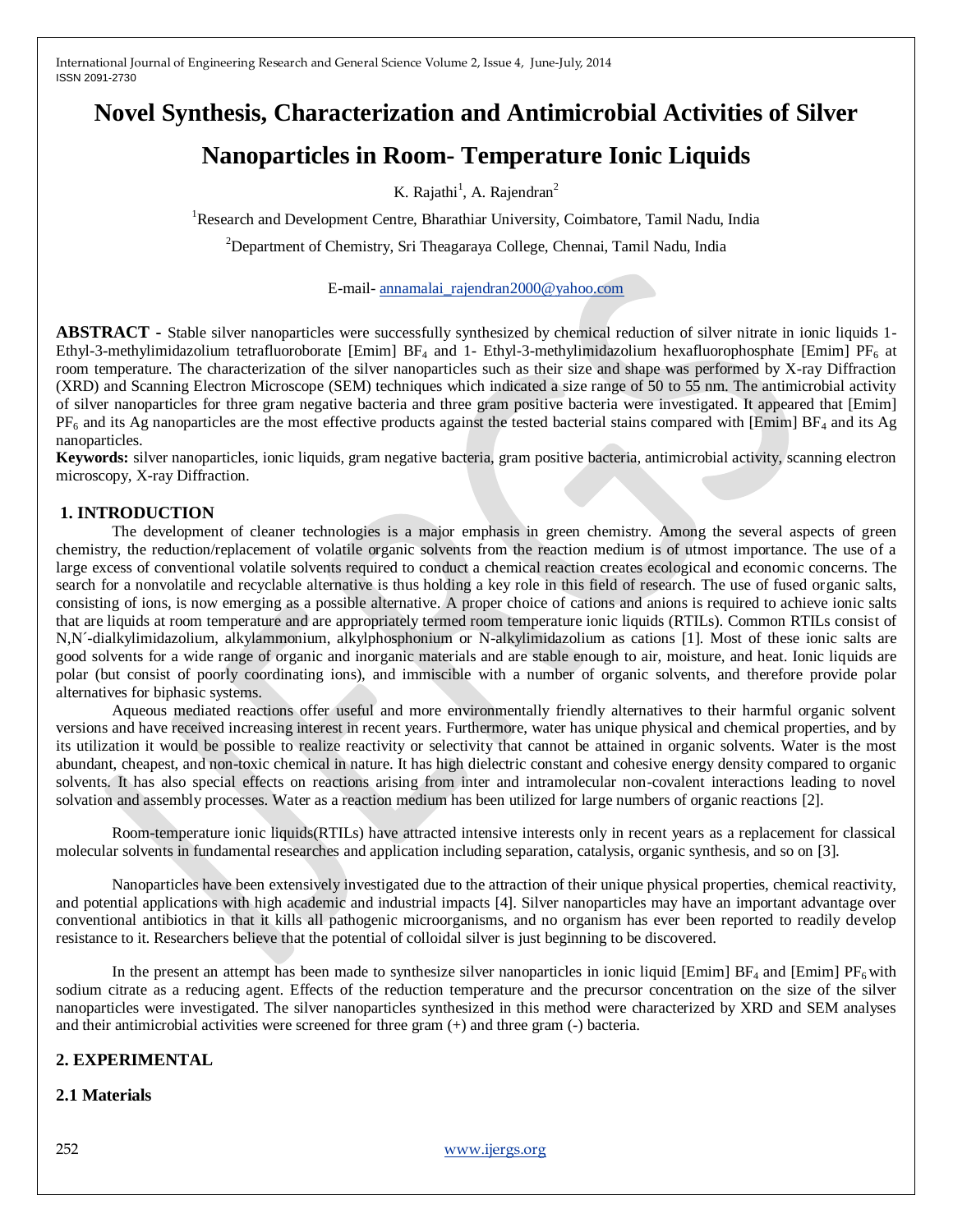All chemicals were of AR grade. They were purchased from Merk, SD Fine Chemicals Limited and used without further purification. All the solvents and reagents were used as received and all reactions were run in oven-dried glassware. The homogeneity of the products was checked on TLC plates coated with silica gel-G and visualized by exposure to iodine vapors.

#### **2.2 Instruments**

The  ${}^{1}$ H-NMR and  ${}^{13}$ C-NMR spectra were recorded in CDCl<sub>3</sub>and DMSO-d<sub>6</sub> on a Jeol JNN ECX 400P spectrometer. The IR spectra were obtained on a Varian 800 FT-IR as thin films or for solid samples. Nanoparticles were well characterized by powder Xray diffraction (powder XRD) and Scanning Electron Microscope (SEM). The phase, purity and crystalline size of the Silver nanoparticles were studied by XRD. Based upon the peak broadening in the patterns indicates that the Silver nanoparticles were very small in size. In addition to identification of the crystalline phases, the XRD data were used to estimate the size of the constituent crystallites by scherrer's equation. The average particle size, D was determined by Eq.  $D = Kλ / (β.Cosθ)$ . Where  $λ$  is the wavelength of X-ray radiation (0.15406), K the scherrer's constant (K= 0.9), θ the characteristic X-ray radiation and β is full width at half maximum of the plane. The X-ray diffraction (XRD) patterns were recorded on a Philips Xpert X-ray diffractometer with Cu Kα radiation ( $\lambda = 0.15406$  nm) employing a scan rate of  $1^{\circ}/$ min in the 20 range from 20° to 80°. Surface morphology and the distribution of particles were characterized by a LEO 1430VP scanning electron microscopy (SEM) using an accelerating voltage of 15 kV.

#### **2.3 Synthesis of ionic liquid [Emim] Br [5]**

1-Methylimidazole (41.0 g, 0.5 mol) was added drop wise to bromoethane (54.5 g, 0.5 mol) in a 500 mL three-neck roundbottom flask equipped with a reflux condenser and a magnetic stirrer, and cooled in an ice-bath, as the reaction is highly exothermic. Having been vigorously stirred for 5 h, the mixture was refluxed in room temperature until it turned into solid completely. The solid was pounded to pieces and washed four times, each with 50 mL trichloroethane. Then the product obtained [Emim]Br (87.9 g), was dried under vacuum at 70<sup>o</sup>C for 24 h and it was characterized with FT-IR (neat): 3,155, 3,105, 2,927, 2,857, 1,572, 1,460, 1,169, 837, 753, 620 cm<sup>-1</sup>; <sup>1</sup>H-NMR (400 MHz, CDCl3): δ 9.66 (s, 1H), 7.42 (t, 1H), 7.18 (t, 1H), 4.11 (t, 2H), 3.79 (s, 3H), and 1.27 (t, 3H). <sup>13</sup>C-NMR (75 MHz)  $\delta$  = 136.24, 123.59, 121.94, 44.91, 36.42, 15.46.

#### **2.4 Synthesis of ionic liquid [Emim] BF<sup>4</sup> [6]**

To a solution of crude imidazolium bromide (19.2g, 0.1mol) obtained from the above reactions, in acetone (70 mL) was added sodium tetrafluoroborate (10.90 g, 0.1mol). The reaction mixture was stirred for 24 h at room temperature. The resulting mixture was filtered through a pad of aluminum oxide to remove the sodium salt and color. Evaporation of the solvent under reduced pressure afforded the corresponding imidazolium tetrafluoroborate.

FT-IR (neat): 3,153, 3,102, 2,990, 2,878, 2,833, 2,078, 1,633, 1,571, 1,457, 1388, 1301, 1,022, 842, 760, 619,523 cm<sup>-1</sup>; <sup>1</sup>H NMR: δ 1.41 (t, J = 7.3, 3H), 3.85 (s, 3H), 4.14 (q, J = 7.3, 2H), 7.35 (s, 1H), 7.41 (s, 1H), 8.55 (s, 1H); <sup>13</sup>C NMR: δ 15.2, 36.0, 45.1, 122.2, 123.8, 135.9.

#### **2.5 Synthesis of ionic liquid [Emim] BF<sup>6</sup> [1]**

In a typical synthesis of 1-ethyl-3-methylimidazolium hexafluorophosphate, EMIMBr (19.2g, 0.1mol) was transferred to round bottom flask followed by the addition of 40 ml deionized water. An aqueous solution of 65% KPF6 in a 1:1:1 molar ratio was added slowly to minimize the amount of heat generated. As  $KPF_6$  was added, two phases were formed in which [EMIM]  $PF_6$  occupied the bottom phase and KCl, the upper phase. The upper phase was decanted and the remaining product was washed with water several times. Then the resulting product was dried at 70<sup>o</sup>C in vacuum line for 4 h to get the desired product. FT-IR (neat): 3,175, 3,132, 2,987, 2,888, 1,615, 1,578, 1,466, 1342, 1,293, 1,174, 835, 752, 644,557,433 cm<sup>-1</sup>; 1H NMR: δ 1.411 (t, J = 7.3, 3H), 3.852 (s, 3H), 4.14 (q, J = 7.3, 2H), 7.648(s, 1H), 7.727 (s, 1H), 9.068(s, 1H); 13C NMR: δ 15.2, 36.0, 45.1, 122.2, 123.8, 135.9.

#### **2.6 Synthesis of Silver Nanoparticles [7]**

Two solutions of silver nitrate with a concentration of 0.03 mol/L and sodium citrate with a concentration of 0.02―0.05 mol/L in ionic liquid were prepared. The sodium citrate solution was then added drop wise into the  $\text{AgNO}_3$  solution under a vigorous stirring at a given temperature in the range of 25—40 °C. The addition process was conducted for 0.5 h and the solution was continuously stirred for another 3 h. After adjusting the pH at 8.0, the brown colloid contained silver nanoparticles could be formed. The products were separated by centrifugation, washed with absolute ethanol for several times, then vacuum-dried at 60  $^{\circ}$ C for 48 h for further characterization.

#### **2.7. Antimicrobial Activity (Broth dilution assay) [8]**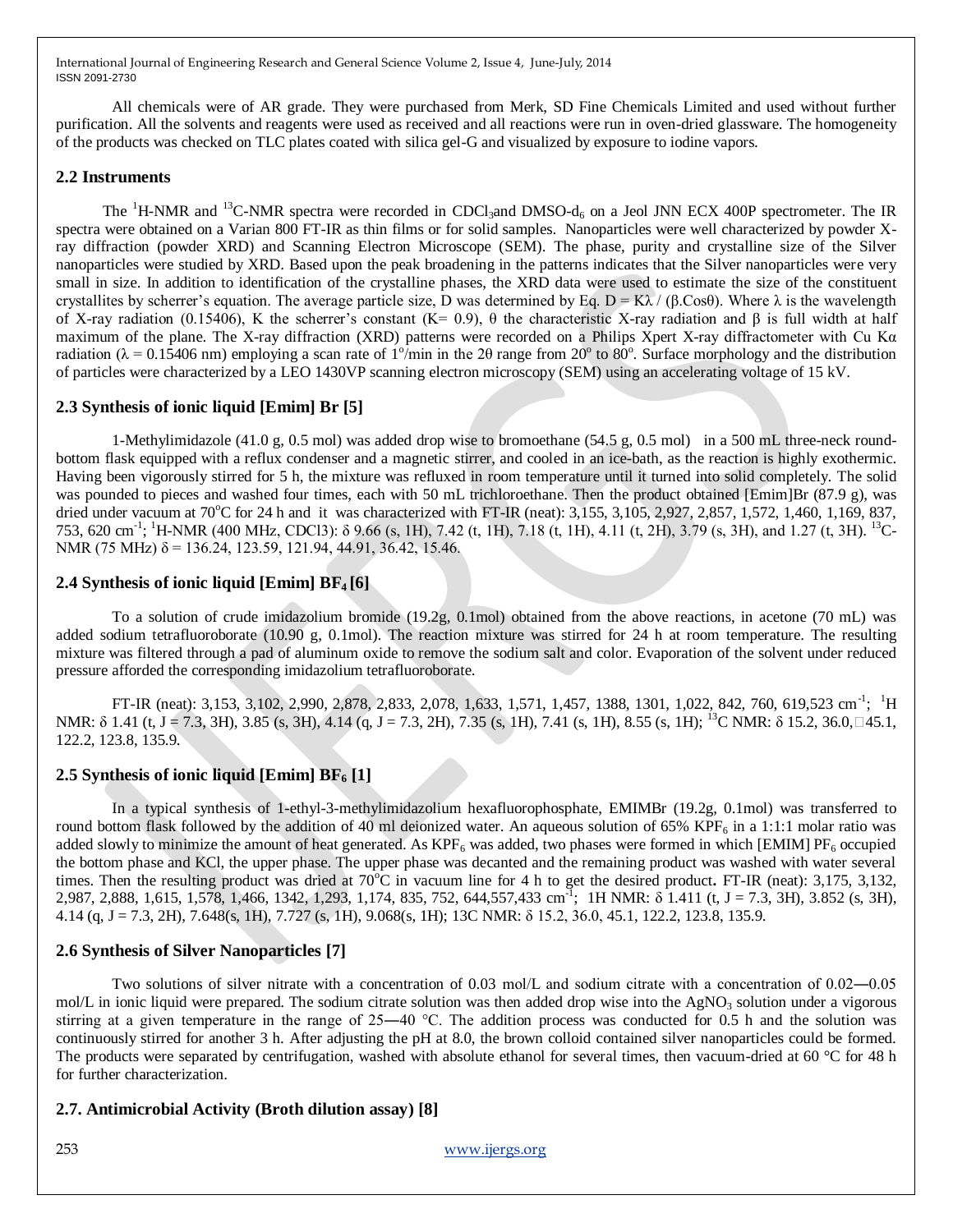A series of fifteen test tubes were filled with 0.5 ml sterilized nutrient broth. Sequentially, test tubes  $2 - 14$  received an additional 0.5 ml of the sample serially diluted to create a concentration sequence from  $500 - 0.06 \mu g$ . The first test tube served as the control. All the test tubes received 0.5 ml of inoculums. The test tubes were vortexed well and incubated for 24 h at  $37^{\circ}$ C. The resulting turbidity was observed, and after 24h the Minimum Inhibition Concentration (MIC) was determined where growth was no longer visible by assessment of turbidity by optical density readings at 600nm.

### **3. RESULTS AND DISCUSSION**

#### **3.1. FTIR Spectra**

FT-IR spectra of pure [EMIM]  $BF_4$  and Ag (0) in [EMIM]  $BF_4$  ionic liquid solutions are presented in Figures 1 and 2 and the main frequencies of peaks are listed in Table1. In Figure 1, the bands at 3153 and 3102 cm<sup>-1</sup> are assigned to the C-H of imidazole ring stretching vibration. The bands at 2990 - 2878 and  $1633 \text{ cm}^{-1}$  are due to the stretching vibration for the C-H bands of alkyl chains and C=C groups, respectively. The bands at 1571 and 1457 cm<sup>-1</sup> are due to the imidazole ring skeleton stretching vibration. The bands at1301 and  $1022 \text{ cm}^{-1}$  are due to the C-H of the imidazole ring in plane deformation vibration and the stretching vibration, respectively. The bands at 842 and 760 cm<sup>-1</sup> probably originate from m-substituted imidazole ring. Compared with the pure [EMIM]  $BF_4$ , several significant changes are observed in the FTIR spectra of the Ag (0) in [EMIM]  $BF_4$  solution (i) Two C-H of imidazole ring stretching vibration bands are up-shifted by 7 and 16 cm<sup>-1</sup>. (ii) There is no stretching vibration for the C-H bands of alkyl chains and C=C group, there is a change in the imidazole ring skeleton stretching vibration, C-H of the imidazole ring in plane deformation vibration and the stretching vibration, in Ag (0) in [EMIM]BF<sub>4</sub>. Figures 3 and 4 displays the FT-IR spectra of pure [EMIM] PF<sub>6</sub> and Ag  $(0)$  in [EMIM] PF<sub>6</sub>, respectively. The above changes of bands demonstrate that Ag  $(0)$  has an effect on the electron cloud density of imidazole ring. Based on the analysis of FT-IR spectra, it is concluded that there are strong interactions between RTILs and AgNO3, and the interactions focus on the imidazole ring of RTILs. Present findings showed similarity to the results previously reported [9].

#### **3.2. XRD analysis**

The phase, purity and crystallite size of the Ag nanoparticles were studied by XRD (Figures 5 and 6). The typical diffraction pattern shows that the Ag nanoparticle prepared with two different ionic liquids are crystalline in nature, high purity and free of impurities. The crystallite size of the Ag nanoparicles for  $[EMIM] BF<sub>4</sub>$  and  $[EMIM] PF<sub>6</sub>$  was determined from the most intense diffraction peak (101) by using the Debye-Scherrer's equation was 51 and 55 nm, respectively. The relative intensity of the diffraction peaks of Ag nanoparticle prepared with different ionic liquids deviates from one to one, suggesting that an each ionic liquid has different nanostructures in certain direction of the growing material.

#### **3.3. SEM analysis**

The morphologies and dispersity of synthesized nanostructured Ag nanoparticles from ionic liquids are shown in Figures 7 and 8. It can be seen from the SEM images that the morphology of Ag nanoparticles from [EMIM]  $BF_4$  exhibits the well-defined Ag nanostructure composed of nanosized, regular and uniform spherical shaped particles. Figure 7 represents silver nanoparticles with an average particle size of 64 nm. The synthesized Ag nanoparticles from  $[EMIM]$   $PF_6$  also exhibit the morphology of spherical shaped particles (Figure 8). The mean diameter read from the nanoscale bar of SEM images of Ag nanoparticle prepared from [EMIM]  $PF_6$ is around 70 nm which is higher than the Ag nanostructure produced from [EMIM] BF<sub>4</sub>. SEM analysis clearly indicates that the different characteristic ionic liquids produced the Ag nanoparticles with well-defined and extended ordered morphology without any agglomeration and aggregation. The average size of Ag nanostructures received from the ionic liquids [EMIM]  $PF<sub>6</sub>$  is greater than  $[EMIM]$   $PF<sub>6</sub>$ .

#### **3.4. Antimicrobial Activities**

A preliminary investigation on the antibacterial activities of pure ILs and nanoparticles were performed through measurements of minimal inhibitory concentrations (MIC) expressed in μg/mL based on the previous study [10]. The efficiency of Ag nanoparticles stabilized by ILs were evaluated against bacterial strains through measurements of minimal inhibitory concentrations (MIC) expressed in μg /mL. The values after one day of exposure are shown in Table 2.

Six microorganisms were chosen as test strains: For three gram negative bacteria (*Escherichia coli*, *Pseudomonas aeruginosa* and *Aeromonas hydrophila*) and three gram positive bacteria (*Staphylococcus aureus*, *Micrococcus luteus* and *Bacillus cereus*).

In view of the results, it appeared that  $[EMIM]$   $PF<sub>6</sub>$  and its nanoparticle are the most effective products against the tested bacterial stains compared with [EMIM] BF<sup>4</sup> and its nanoparticles. The decreasing orders of antimicrobial activities are listed below.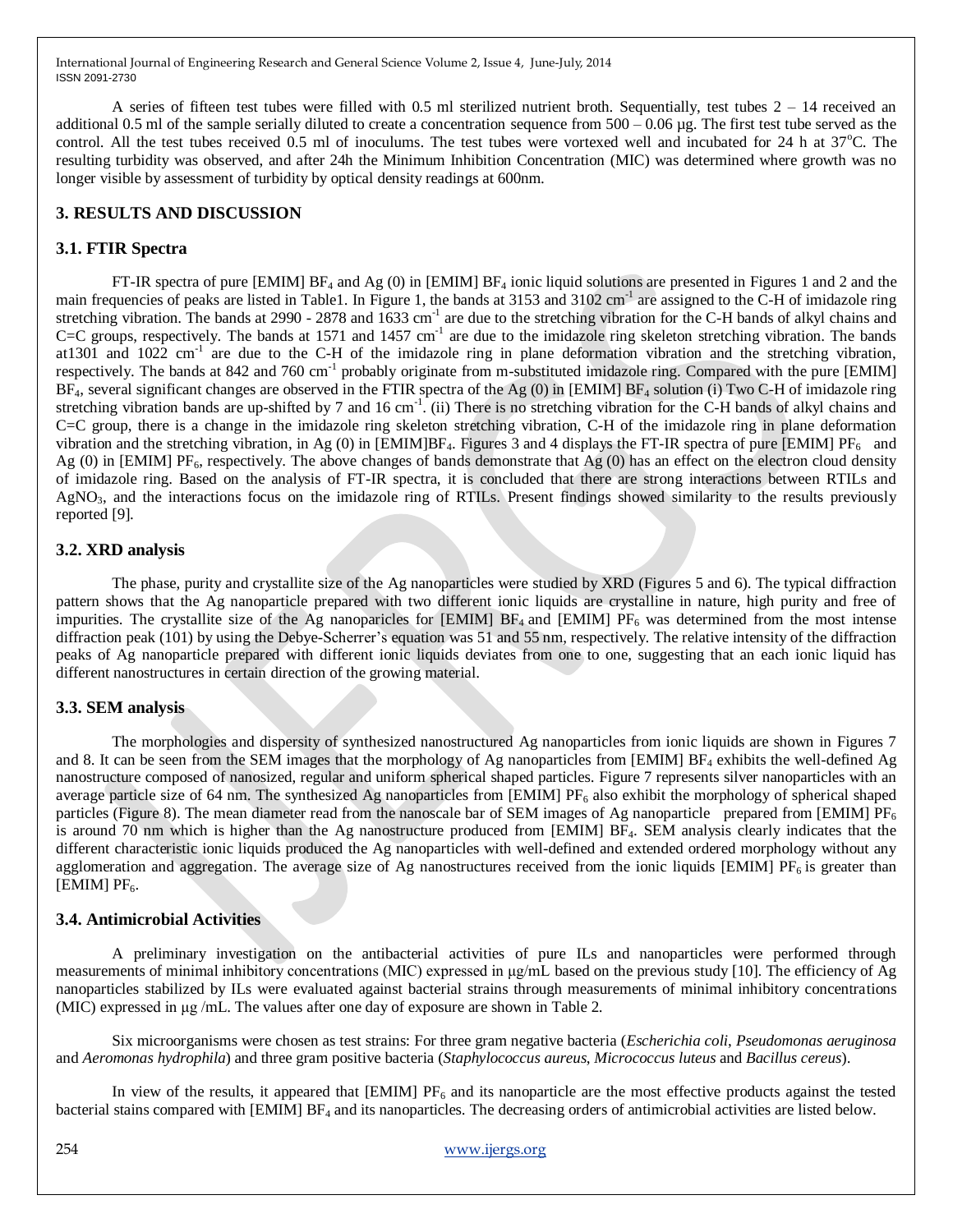*Staphylococcus aureus* : 2 = 2a > 1 > 1a *Micrococcus luteus*  $: 2 > 2a > 1a > 1$ *Bacillus cereus*  $: 2 > 2a > 1a = 1$ *Escherichia coli* : 2 > 2a > 1 > 1a *Pseudomonas aeruginosa* :  $2a > 2 > 1 = 1a$ *Aeromonas hydrophila* : 2a > 2 > 1 > 1a **1. [EMIM] BF4; 1a –Ag (0) of [EMIM] BF4; 2 - [EMIM] PF6; 2a – Ag (0) of [EMIM] PF<sup>6</sup>**

#### **ACKNOWLEDGEMENTS**

The authors immensely thank the principal and the management of Sir Theagaraya College, Chennai-21, and Govt. Arts College, Thiruvannamalai, Tamil Nadu for their constant encouragement and support given.

#### **REFERENCES:**

[1] Welton T., "Room-Temperature Ionic Liquids. Solvents for Synthesis and Catalysis". Chemical Reviews, **99**, 2071, 1999.

[2] Naik S., Bhattacharjya G., Talukdar B. and Patel B.K, "Chemoselective Acylation of Amines in Aqueous Media". European Journal of Organic Chemistry, **2004(6)**, 1254, 2004.

[3] Dzyuba S. V. and Bartsch R.A, "Recent Advances in Applications of Room-Temperature Ionic Liquid/Supercritical CO<sup>2</sup> Systems". Angewandte Chemie International Edition, **42**, 148, 2003.

[4] Quake S.R. and Scherer A, "From Micro- to Nanofabrication with Soft Materials". Science, **290**, 1536, 2000.

[5] Elliot Ennis and Handy S.T, "Facile Route to C2-Substituted Imidazolium Ionic Liquids". Molecules, **14**, 2235, 2009.

[6] Min G.H., Yim T., Lee H.Y., Huh D.H., Lee E., Mun J., Oh S.M. and Kim Y.G, "Synthesis and Properties of Ionic Liquids: Imidazolium Tetrafluoroborates with Unsaturated Side Chains". Bulletin- Korean Chemical Society, **27(6)**, 847, 2006.

[7] Jing A.N., De-song W. and Xiao-yan Y, "Synthesis of Stable Silver Nanoparticles with Antimicrobial Activities in Roomtemperature Ionic Liquids". Chemical Research in Chinese Universities, **25(4)**, 421, 2009.

[8] Canillac N. and Mourey A, "Antibacterial activity of the essential oil of *Picea excelsa* on *Listeria*, *Staphylococcus aureus* and coliform bacteria". Food Microbiology, **18 (3)**, 261, 2001.

[9] Zhu J., Shen Y., Xie A., Qiu L., Zhang Q., Zhang S, "Photoinduced synthesis of anisotropic gold nanoparticles in roomtemperature ionic liquid". Journal of Physical Chemistry C, **111**, 7629, 2007.

Demberelnyamba D., Kim K.S., Choi S., Park S.Y., Lee H., Kim S.J., Yoo I.D, "Synthesis and antimicrobial properties of

imidazolium and pyrrolidinonium salts". Bioorganic & Medicinal Chemistry, **12**, 853, 2004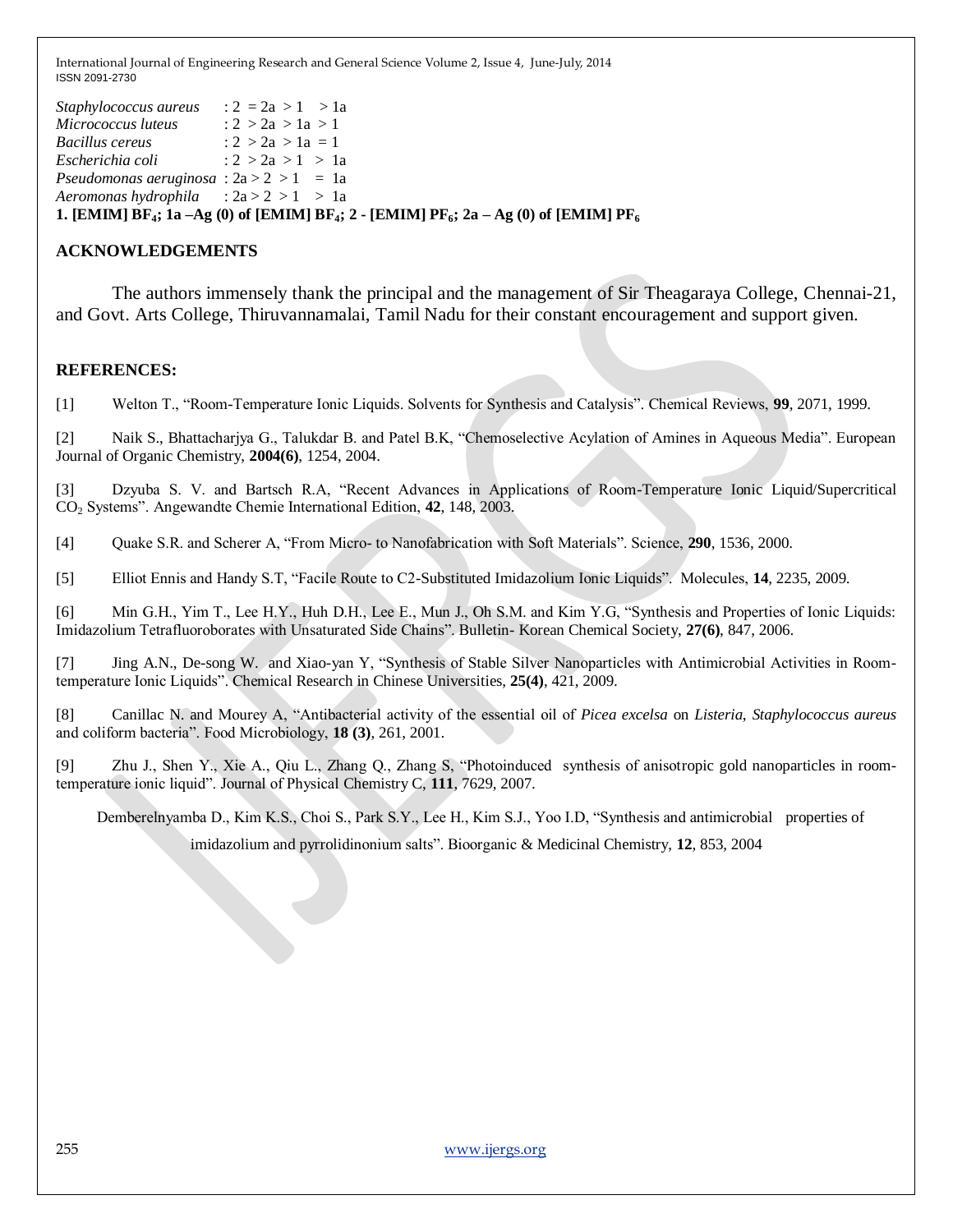## **Table1. Frequencies of FTIR Absorption Bands for the Pure [EMIM] BF<sup>4</sup> and Ag (0) in [EMIM] BF4, Pure [EMIM] PF6 and Ag (0) in [EMIM] PF<sup>6</sup>**

| <b>Pure [EMIM]</b><br>BF <sub>4</sub> | Ag $(0)$ in [EMIM]<br>BF <sub>4</sub> | <b>Pure [EMIM]</b><br>$PF_6$ | Ag $(0)$ in [EMIM]<br>$PF_6$ | <b>Assignments</b>                                      |  |
|---------------------------------------|---------------------------------------|------------------------------|------------------------------|---------------------------------------------------------|--|
| 3153, 2102                            | 3160, 3118                            | 3175, 3132                   | 3173, 3124                   | C-H of imidazole ring<br>stretching vibration           |  |
| 2990, 2833, 2078                      | 135, 1742                             | 2987,2888                    | 2979, 2312, 2312             | C-H of alkyl chain<br>stretching vibration              |  |
| 1633                                  | 1647                                  | 1615                         | 1647                         | $C=C$ stretching vibration                              |  |
| 1571, 1457                            | 1518, 1462, 1423                      | 1578, 146, 1400              | 1517, 1462, 1424             | imidazole ring skeleton<br>stretching vibration         |  |
| 1301                                  | 1166                                  | 1342, 1293                   | 1338                         | C-H imidazole ring in<br>plane deformation<br>vibration |  |
| 1022                                  | 1052                                  | 1025                         | 1167                         | Stretching vibration                                    |  |
| 842, 760                              | 727                                   | 835,752                      | 827, 622                     | m-substituted imidazole<br>ring                         |  |

#### **Table 2. The MIC of silver nanoparticles solution stabilized by ionic liquids**

| Compound<br>number | Compound                           | MIC (µg/mL)                        |       |           |      |       |       |
|--------------------|------------------------------------|------------------------------------|-------|-----------|------|-------|-------|
|                    |                                    | <b>Tested organisms (bacteria)</b> |       |           |      |       |       |
|                    |                                    | <b>SA</b>                          | ML    | <b>BC</b> | EC   | PA    | AH    |
| 1                  | [ $EMIM$ ] $BF4$                   | 31.25                              | 15.63 | 15.63     | 3.91 | 3.91  | 31.25 |
| 1a                 | Ag $(0)$ in [EMIM] BF <sub>4</sub> | 250                                | 7.81  | 15.63     | 250  | 3.91  | 125   |
| $\overline{2}$     | $[EMIM]$ $PF6$                     | 3.91                               | 1.95  | 1.95      | 0.98 | 15.63 | 15.63 |
| 2a                 | Ag (0) in [EMIM] $PF_6$            | 3.91                               | 3.91  | 3.91      | 3.91 | 0.98  | 3.91  |

SA - Staphylococcus aureus; ML - Micrococcus luteus; BC - Bacillus cereus; EC - Escherichia coli; PA - Pseudomonas aeruginosa and AH -*Aeromonas hydrophila*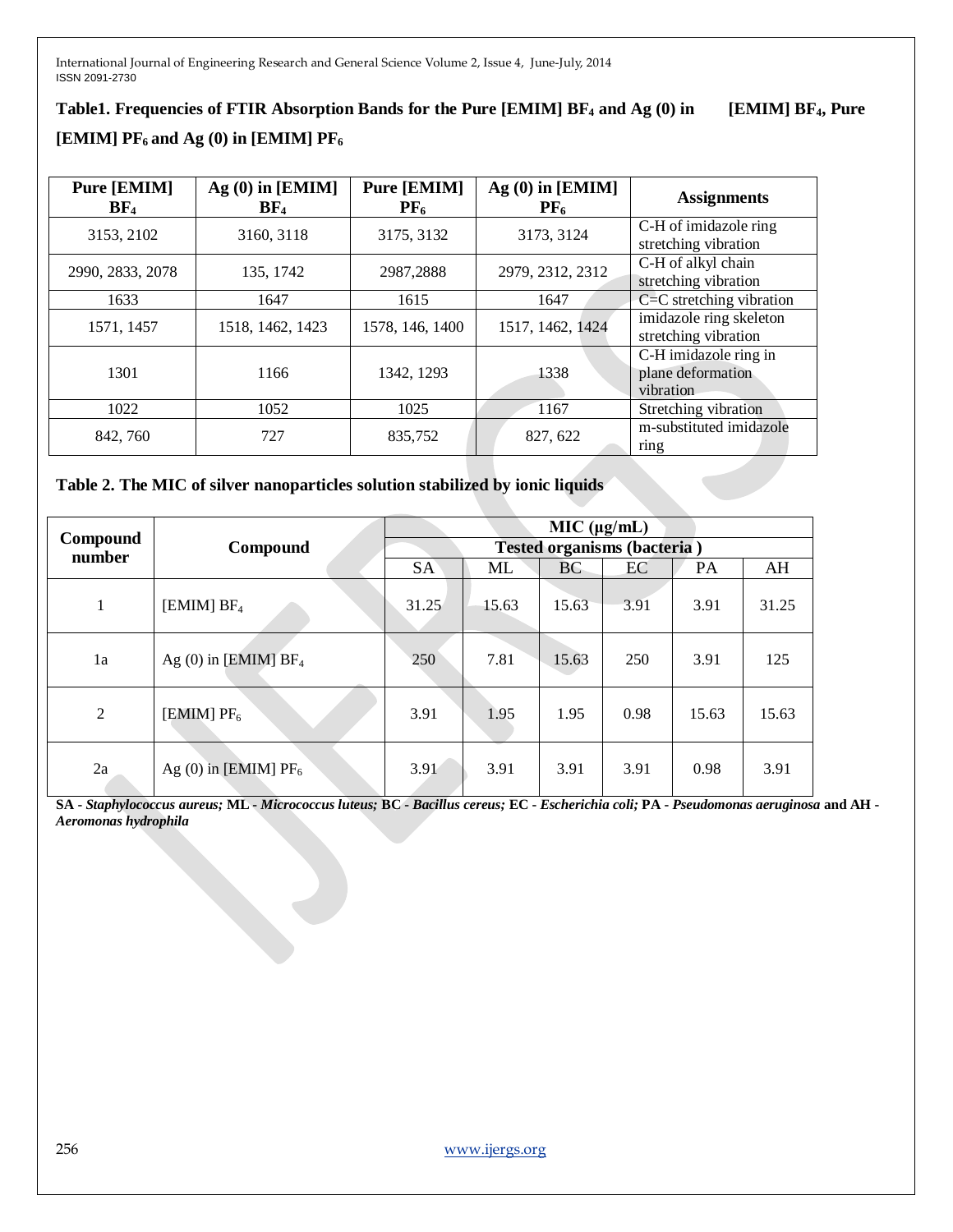



**Figure 2: FTIR spectra of synthesized Ag (0) in [EMIM] BF<sup>4</sup> ionic liquid**



**Figure 3: FTIR spectra of synthesized [EMIM] PF<sup>6</sup> ionic liquid**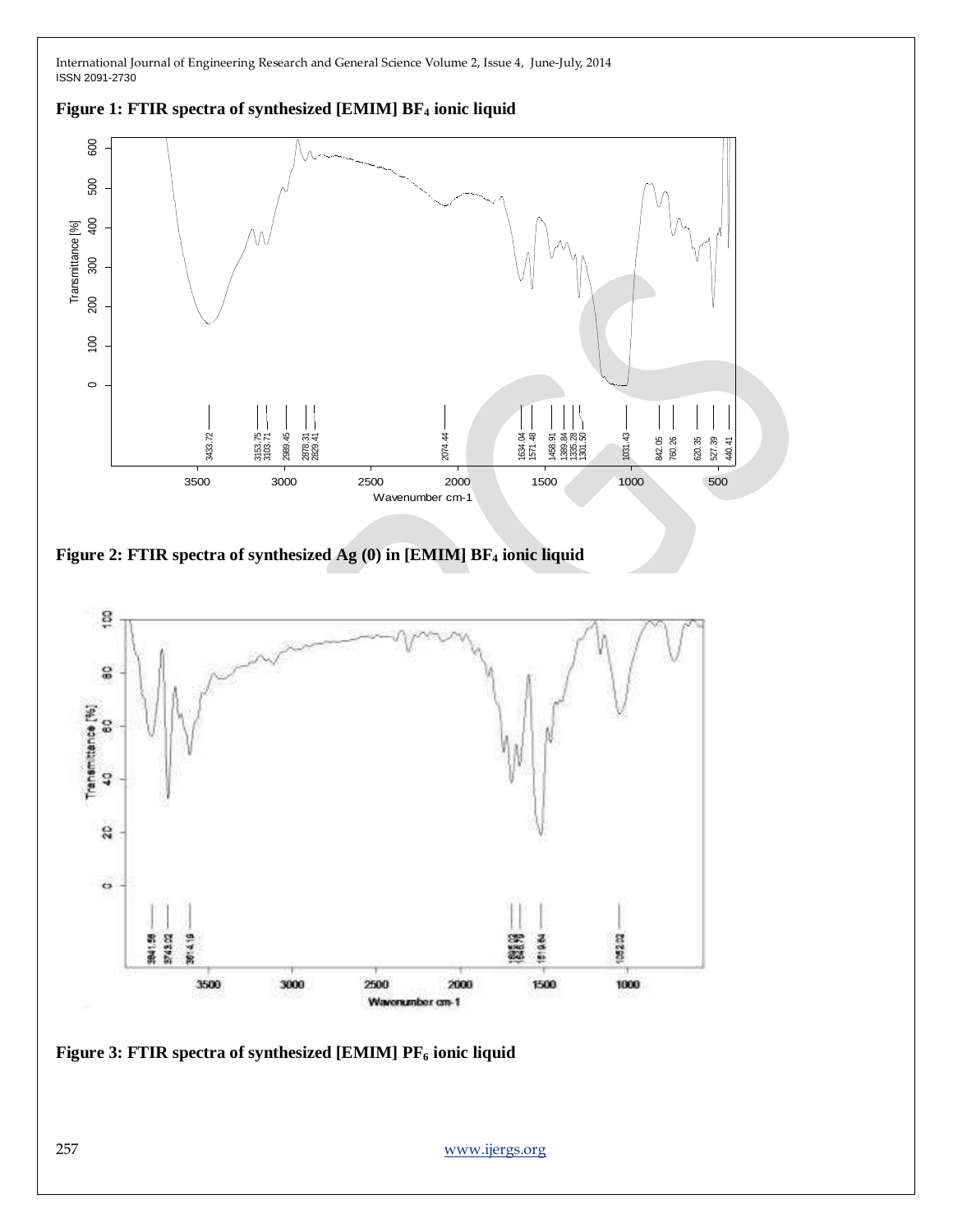

**Figure 4: FTIR spectra of synthesized Ag (0) in [EMIM] PF<sup>6</sup> ionic liquid**



**Figure 5: XRD Pattern for Ag (0) in [EMIM] BF<sup>4</sup> ionic liquid**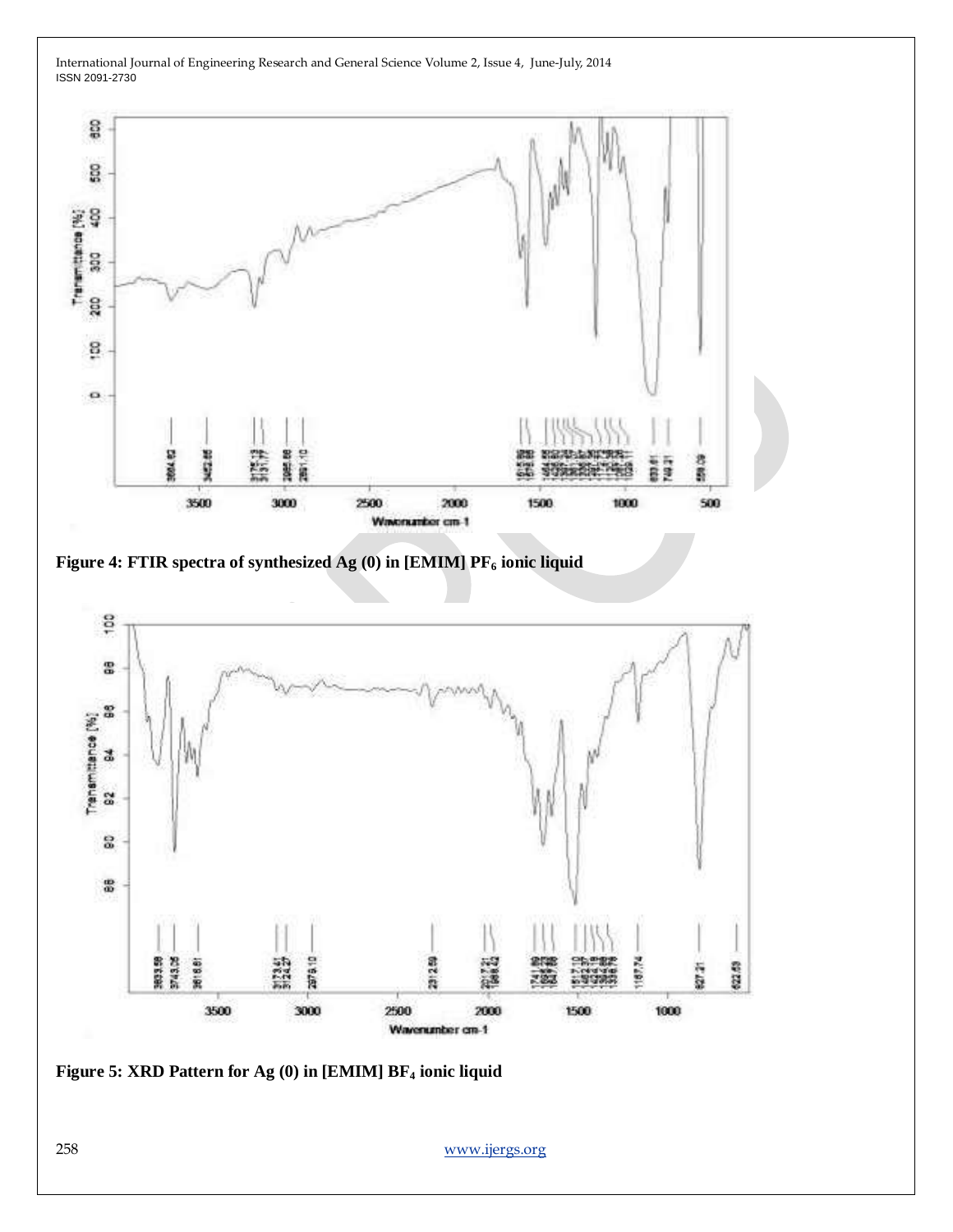



**Figure 7: The SEM image for Ag (0) in [EMIM] BF<sup>4</sup> ionic liquid**